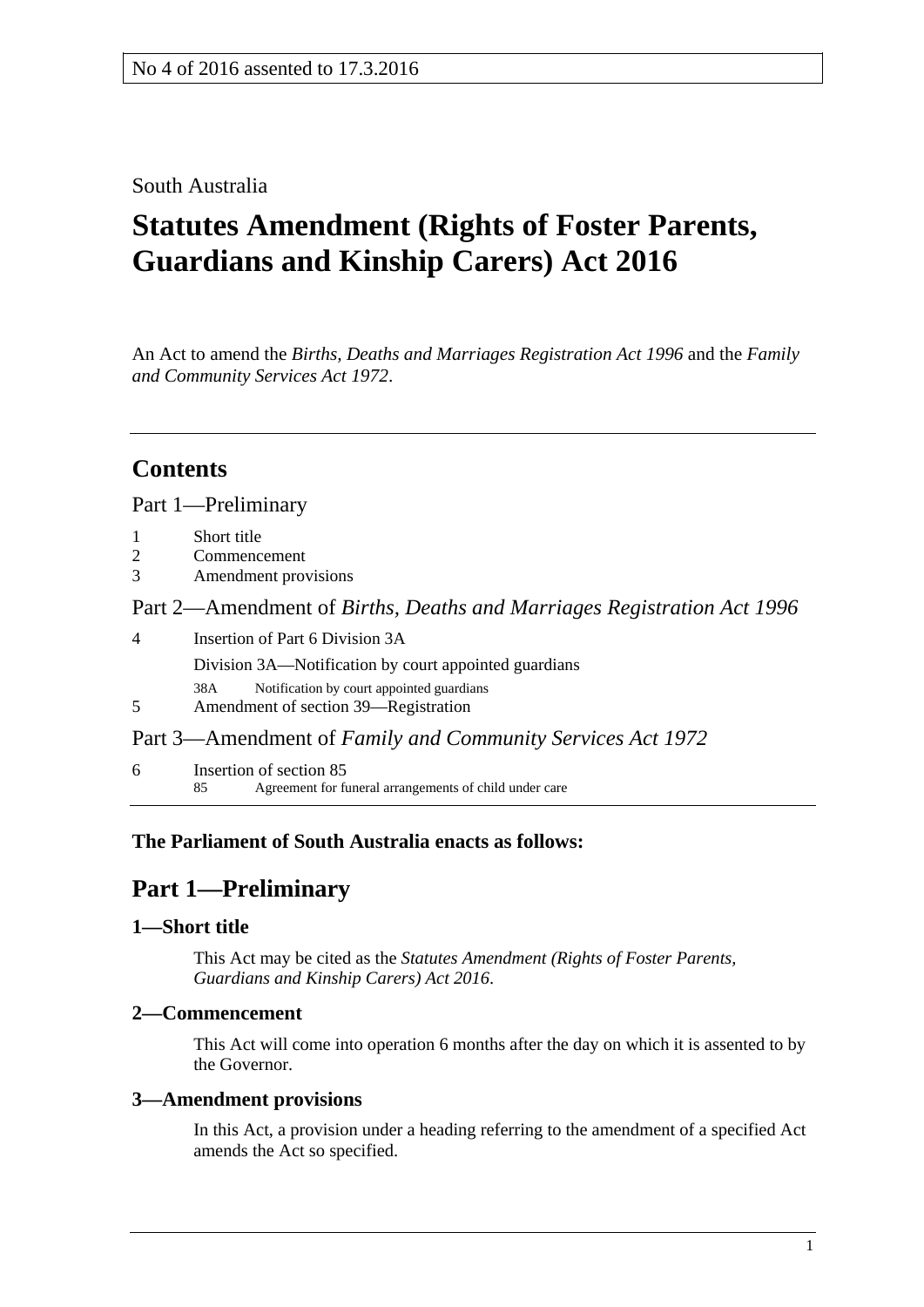# <span id="page-1-0"></span>**Part 2—Amendment of** *Births, Deaths and Marriages Registration Act 1996*

### <span id="page-1-1"></span>**4—Insertion of Part 6 Division 3A**

<span id="page-1-3"></span>Part 6—after Division 3 insert:

### **Division 3A—Notification by court appointed guardians**

### **38A—Notification by court appointed guardians**

- (1) A person may give notice to the Registrar that a person named in the notice was a court appointed guardian (other than a parent) of a person who has died at the time of the death.
- (2) A notice under [subsection](#page-1-3) (1) must—
	- (a) be given as soon as reasonably practicable after the death of the deceased; and
	- (b) be in writing in a form approved by the Registrar; and
	- (c) include a copy of the order of the Youth Court of South Australia placing the child under the guardianship of the person named in the notice; and
	- (d) include the information required by the Registrar.
- (3) The Registrar may require a person giving notice under [subsection](#page-1-3) (1)—
	- (a) to provide further specified information or documents within a specified time; and
	- (b) to verify, by statutory declaration, information provided for the purposes of the notice.
- (4) In this section—

*court appointed guardian* means a person (other than a Minister) to whom guardianship of another person is given by the Youth Court of South Australia under section 38(1)(d) of the *[Children's Protection](http://www.legislation.sa.gov.au/index.aspx?action=legref&type=act&legtitle=Childrens%20Protection%20Act%201993)  Act [1993](http://www.legislation.sa.gov.au/index.aspx?action=legref&type=act&legtitle=Childrens%20Protection%20Act%201993)*.

### <span id="page-1-2"></span>**5—Amendment of section 39—Registration**

Section 39—after subsection (2) insert:

(3) If the Registrar has received a notice under section 38A, the Registrar must include the name of the guardian of the deceased named in the notice in the entry of the Register relating to the death of the deceased.